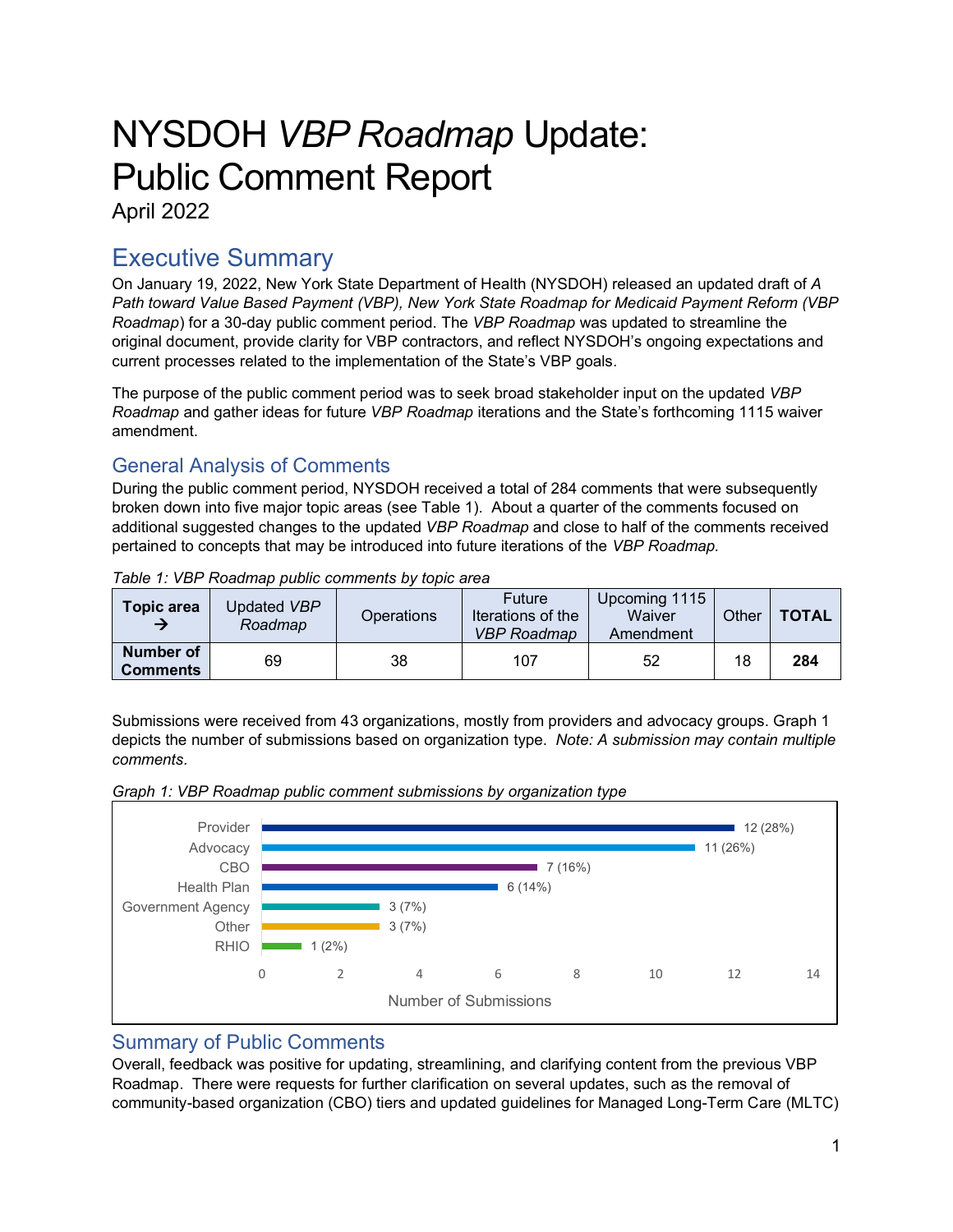partially capitated plans. Comments related to operational considerations included a focus on expanding data access and improving the utilization of data through the Medicaid Analytics Performance Portal (MAPP) and the Statewide Health Information Network for New York (SHIN-NY). Comments related to future iterations of the *VBP Roadmap* included requests for standardized reporting and a member-centric attribution methodology. Comments related to attribution were largely submitted by providers or CBOs. Comments related to ideas for the upcoming 1115 waiver focused primarily on expanding behavioral health in VBP, improving the implementation of VBP interventions that address social care needs, and increasing emphasis on health equity through quality measures.

### Outcomes of the Public Comment Period

Responses from the public comment period provided insight into stakeholder experience and interests in the transition to VBP. While some requests would require material changes to *the Roadmap* or a formal approval through vehicles such as the 1115 waiver, requests to provide further clarity on current VBP requirements and guidelines were considered for the final version of this Roadmap. Based on these comments, NYSDOH made the following additional changes prior to finalizing the 2022 update. These included:

- 1. Adding language to the requirements for social care needs interventions to intervention utilization, disbursed funds, and outcomes.
- 2. Removing conflicting language to clarify that minimum shared savings must be paid out when at least 50 percent of quality targets are met.
- 3. Adding clarification in the target budget calculation guideline that provider historical cost and other factors such as regional benchmarks may be considered rather than only provider historical cost.
- 4. Adding clarification that CBO networks composed of not-for-profit organizations are eligible CBOs for the purposes of VBP contracting.
- 5. Adding guidance on the method by which startup funds/seed money is represented in contracts.
- 6. Adding language regarding managed care organization (MCO) collaboration with third-party partners for SDH interventions*.*
- 7. Adding clarification that with the removal of CBO tiers, selected services related to SDH interventions cannot be Medicaid billable services.
- 8. Adding additional clarification regarding the requirements of SDH reporting and that MCOs are responsible for reporting on fund utilization via the SDH Intervention Status Report.

# 1. Introduction

In January 2022, NYSDOH released an updated *VBP Roadmap* for public comment. Through this process, NYSDOH received 43 submissions, resulting in a total of 284 comments. These comments were subsequently classified into five topic areas: Current *VBP Roadmap* Update Content, Operational Considerations, Future Iterations of the *VBP Roadmap*, Upcoming 1115 Waiver Considerations, and Other. The major findings within each topic area for NYSDOH to consider as they continue on the transition to VBP are highlighted in more detail below.

# 2. Overview of Comments Received by Topic Area

The majority of the total comments received during the public comment period were from providers and advocacy groups (see Table 2).All organization types included comments related to operational considerations and recommendations for future iterations of the *VBP Roadmap.*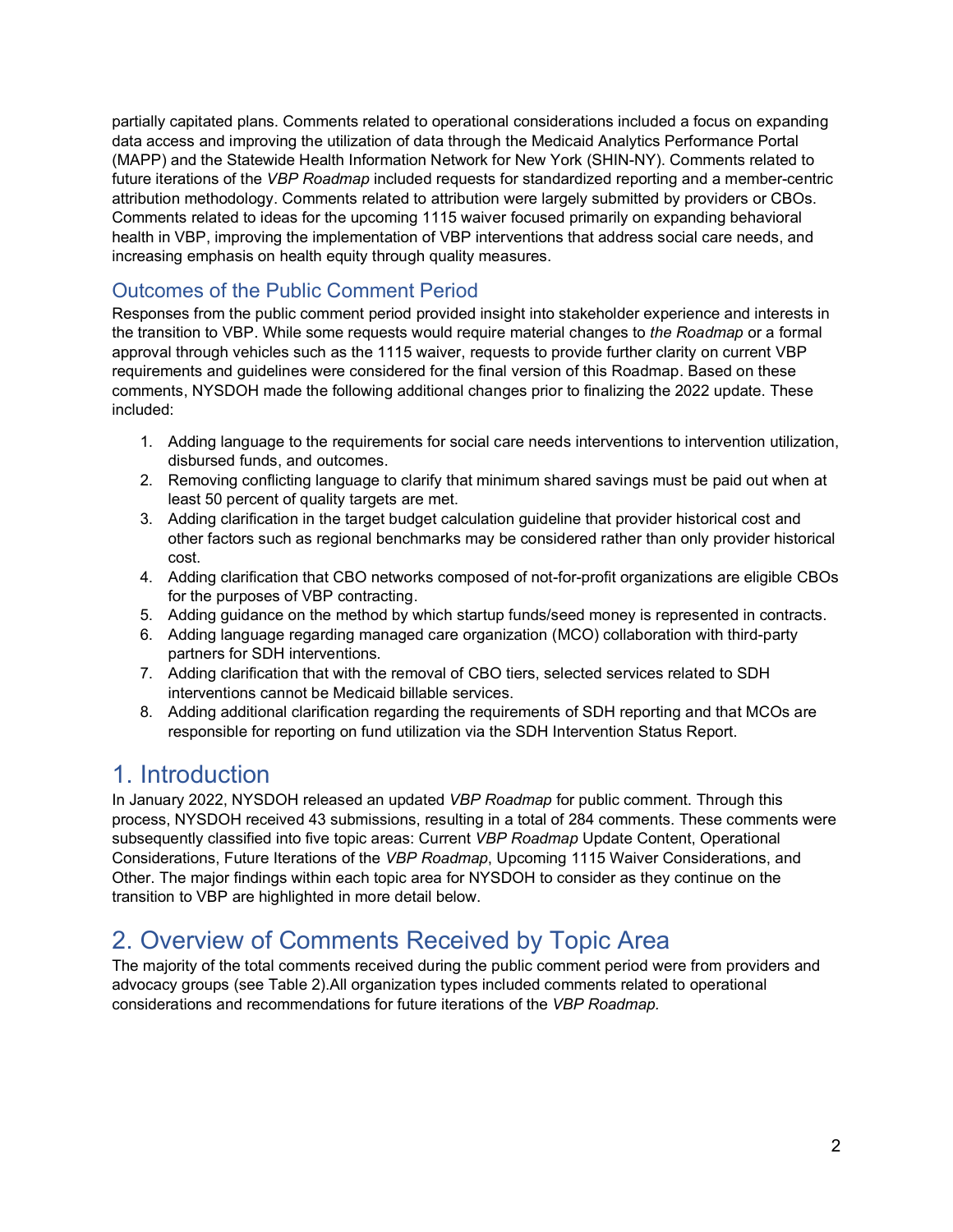| Topic Area /<br><b>Organization</b><br><b>Type</b>          | Current VBP<br>Roadmap<br>Update<br>Content | Operational<br>Considerations | <b>Future</b><br>Iterations of<br>the VBP<br>Roadmap | Upcoming<br>1115 Waiver<br>Considerations | Other | <b>TOTAL</b> |
|-------------------------------------------------------------|---------------------------------------------|-------------------------------|------------------------------------------------------|-------------------------------------------|-------|--------------|
| Provider <sup>1</sup>                                       | 16                                          | 10                            | 43                                                   | 20                                        | 8     | 97           |
| Advocacy                                                    | 20                                          | 13                            | 30                                                   | 17                                        | 6     | 86           |
| <b>CBO</b>                                                  | 12                                          | 7                             | 10                                                   | 9                                         | 1     | 39           |
| <b>Health Plan</b>                                          | 15                                          |                               | 14                                                   | 4                                         | 3     | 37           |
| Government<br>Agency                                        | 6                                           |                               | 5                                                    | $\overline{2}$                            | 0     | 14           |
| Other                                                       | $\mathbf 0$                                 | 3                             | $\overline{4}$                                       | 0                                         | 0     | 7            |
| Regional<br>Health<br>Information<br>Organization<br>(RHIO) | 0                                           | 3                             | 1                                                    | 0                                         | 0     | 4            |
| <b>TOTAL</b>                                                | 69                                          | 38                            | 107                                                  | 52                                        | 18    | 284          |

*Table 2: Comments submitted by topic area and organization type*

<sup>1</sup> The provider organization type represents comments from physicians, hospitals, independent practice associations (IPAs), behavioral health clinics, adult daycares, and other clinical service providers.

# 2.1. Current *VBP Roadmap* Update Content: 69 Comments

The current *VBP Roadmap* topic area included any comments that could be incorporated into the *VBP Roadmap* without a material change or addressed through direct response to the commenter, such as further clarification of requirements and compliance-related concerns.

#### 2.1.1. Updates Based on Public Comments

Comments collected during the public comment period resulted in nine revisions to the updated *VBP Roadmap* to further clarify requirements and address areas of concern.

| <b>Summary of Comment</b>                                                                                                                                                                                                                                                                | Change to VBP Roadmap                                                                                                                                                                                                                                                                                                                                                                                                                                                                                                      |
|------------------------------------------------------------------------------------------------------------------------------------------------------------------------------------------------------------------------------------------------------------------------------------------|----------------------------------------------------------------------------------------------------------------------------------------------------------------------------------------------------------------------------------------------------------------------------------------------------------------------------------------------------------------------------------------------------------------------------------------------------------------------------------------------------------------------------|
| Commenters expressed concerns<br>for the referral to SDH services<br>and tracking SDH utilization, as<br>well as the lack of repercussions if<br>an MCO is not using their SDH<br>intervention contract.                                                                                 | Page 8:<br>"Using the Social Determinants of Health Intervention Status Report<br>Template, MCOs contracting in Level 2 and 3 arrangements must<br>report the following information to the State on an annual basis:<br>intervention utilization, evaluation, disbursed funds,<br>evaluation, quality measurement outcomes, and success of the<br>programs implemented  MCOs must also demonstrate use of<br>the SDH intervention(s) and CBO contract through the report<br>by reporting on the utilization to the State." |
| Commenters requested<br>clarification whether 40% is the<br>minimum to be allocated once ALL<br>ASSOCIATED quality goals are<br>met because they believed it was<br>required to share the minimum<br>40% once HALF of the quality<br>metrics were achieved (and 50%<br>for ALL metrics). | Page 6 and 18:<br>"To be counted as a Level 1 VBP agreement, the minimum<br>percentage of potential savings to be allocated to the VBP<br>contractor, if all associated quality goals are met, is 40%."<br>Note:<br>"All" is being removed to remain consistent with original VBP<br>Roadmap language and to clarify the requirement.                                                                                                                                                                                      |
| Commenters expressed concerns<br>that comparing providers against                                                                                                                                                                                                                        | Page 7:                                                                                                                                                                                                                                                                                                                                                                                                                                                                                                                    |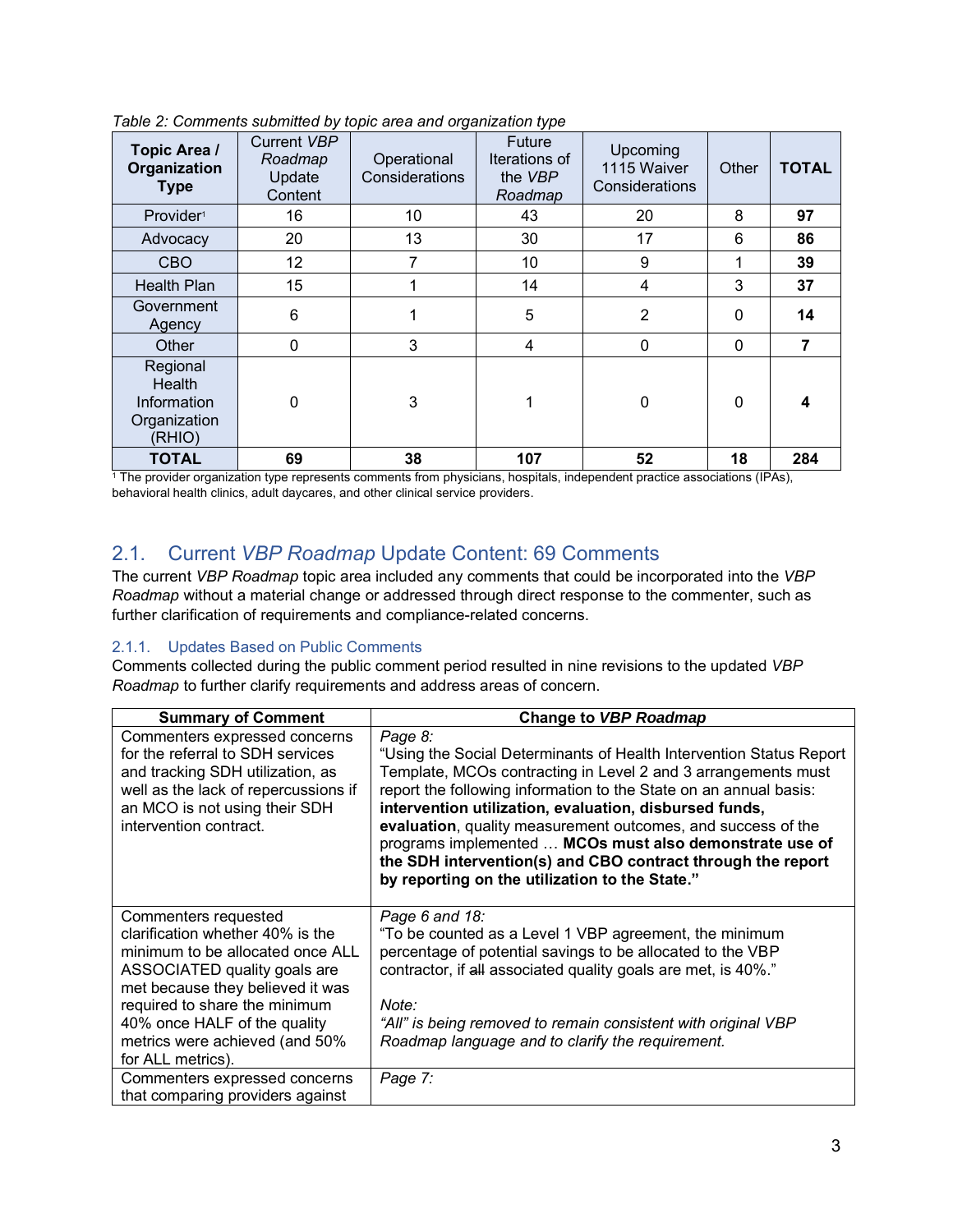| their own historical cost for target<br>budget setting would penalize<br>highly efficient providers,<br>especially those whose historical<br>performance are significantly lower<br>than the statewide/MCO average. | "When calculating target budgets, providers and plans could<br>consider both the provider's historical cost and the regional<br>benchmark/MCO average during their negotiation process."                                                                                                                                                                                                                                                                                                                                                                                                                                                                                                      |
|---------------------------------------------------------------------------------------------------------------------------------------------------------------------------------------------------------------------|-----------------------------------------------------------------------------------------------------------------------------------------------------------------------------------------------------------------------------------------------------------------------------------------------------------------------------------------------------------------------------------------------------------------------------------------------------------------------------------------------------------------------------------------------------------------------------------------------------------------------------------------------------------------------------------------------|
| Commenters requested<br>clarification whether a social care<br>network, which are predominantly<br>organized around an LLC IPA<br>structure, would meet the<br>minimum CBO criteria for Level 2<br>and 3 contracts. | Page 8:<br>"All Level 2 and 3 VBP arrangements shall include a minimum of<br>one not-for-profit Community Based Organization (CBO). This<br>requirement does not preclude VBP contractors from including<br>more than one CBO in an arrangement or a CBO network<br>composed of not-for profit organizations to address one or more<br>social care needs. MCOs must provide a copy of the CBO or<br>CBO network contract to the State that demonstrates funding<br>to not-for-profit organization(s) for services."                                                                                                                                                                           |
| Commenters requested additional<br>guidance and clarification on<br>startup funds/seed money.                                                                                                                       | Page 8:<br>"In the instance where a CBO is implementing these interventions,<br>the CBO entity must receive start-up funds or seed money in<br>addition to payment for services rendered. The details for<br>distribution of start-up funds/seed money should be part of the<br>CBO contract, and the start-up funds/seed money should be<br>used for the initial costs of the intervention outside of the<br>service cost. Start-up funds/seed money must be reported to<br>NYSDOH through the SDH Intervention Status Report.<br>To ensure that funding investments are put toward addressing<br>SDH, all recipients of this funding will need to report on fund<br>utilization to NYSDOH." |
| Commenters asked that previous<br>VBP Roadmap language<br>encouraging MCO collaboration<br>with third-party partners for<br>support for SDH interventions be<br>added back into the updated VBP<br>Roadmap.         | Page 8:<br>"MCOs and providers that engage in VBP arrangements may<br>collaborate with third party partners to identify and secure<br>investment and support for these interventions, consistent<br>with applicable law."                                                                                                                                                                                                                                                                                                                                                                                                                                                                     |
| Commenters wanted confirmation<br>whether the updated VBP<br>Roadmap differentiates CBOs on<br>their Medicaid-billing status.                                                                                       | Page 7:<br>"VBP contractors shall select an intervention that aligns with at<br>least one of the five (5) key domains of social care needs, as<br>outlined in the Social Determinants of Health (SDH) Intervention<br>Menu and VBP Subcommittee Recommendation Report  The<br>intervention cannot be a Medicaid billable service."                                                                                                                                                                                                                                                                                                                                                            |
| Commenters requested additional<br>clarification on what is required for<br>SDH reporting and who is<br>responsible for reporting.                                                                                  | Page 8:<br>"Using the Social Determinants of Health Intervention Status Report<br>Template, MCOs-and VBP Contractors contracting in Level 2 and<br>3 arrangements must report the following information to the State<br>on an annual basis: intervention utilization, disbursed funds,<br>evaluation, quality measurement outcomes, spending and success<br>of the programs implemented. If agreed upon by the contracting<br>parties, the VBP contractor and CBO may complete the report<br>and provide it to the MCO for their reporting submission."                                                                                                                                       |
|                                                                                                                                                                                                                     | Page 14:<br>"Requirement 2: Social Care Needs Investments Shall be Reported<br>Through the Appropriate Template<br>All recipients of social care need-targeted funding shall be reported<br>by the MCO on fund utilization to NYS using the Social                                                                                                                                                                                                                                                                                                                                                                                                                                            |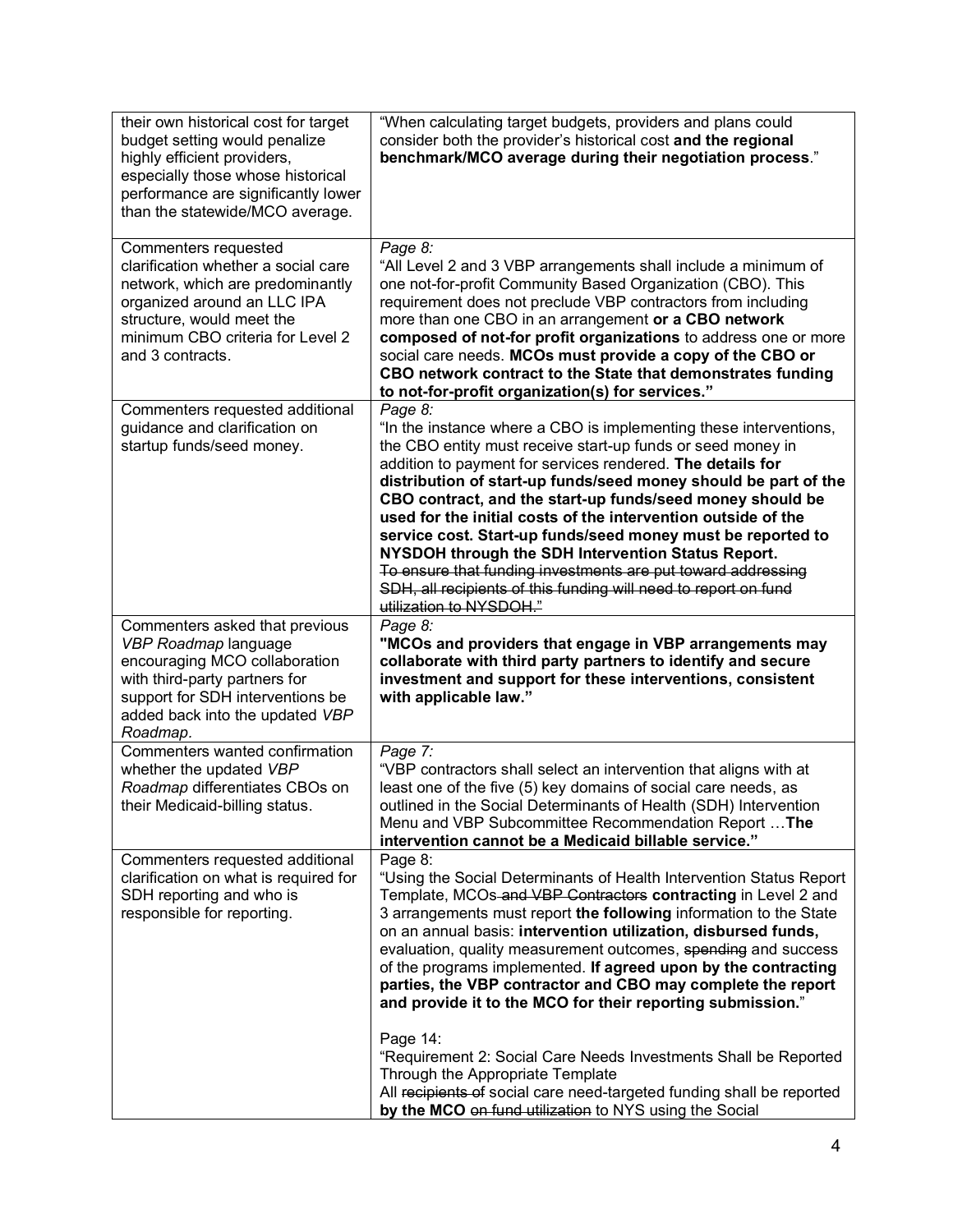#### 2.1.2. Direct Responses to Commenters

Comments requested clarification in areas such as quality reporting for MLTC partially capitated arrangements, removing CBO tiers, Program of All-Inclusive Care for the Elderly (PACE) requirements, fund utilization reporting, VBP contracting levels, and off-menu arrangements. These comments did not necessitate a change or added language to the *VBP Roadmap* and could be addressed by directly responding to the commenter.

#### 2.1.3. Positive Feedback

Comments expressed positive feedback on streamlining the *VBP Roadmap*, as well as support of the specific items below:

- Removing the CBO tiers from the requirement to include one not-for-profit organization
- Clarifying target budget setting requirement language
- Moving MLTC partially capitated arrangements from requirements to guidelines
- Reinforcing emphasis on the importance of SDH interventions in VBP contracts
- Highlighting interest in the upcoming public facing VBP Performance File dashboard

# 2.2. Operational Considerations: 38 Comments

This topic area included all comments that do not apply to the *VBP Roadmap* directly, but to internal policies or procedures, such as how VBP contracts are reviewed and approved by NYSDOH.

#### 2.2.1. Quality Measure Sets

Comments indicated a desire to make additions to the quality measure sets. One comment proposed that the State host a public comment period or listening session to collect ideas and suggestions for updating the quality measure sets.

A selection of the suggested measures included:

- Adding health equity measures or adding equity stratification to existing approved quality measure
- Including standardized measures that are recognized across payor types (e.g., 3M Potentially Preventable Admissions (PPA), 3M Potentially Preventable ED Visits (PPV), etc.)
- Adding home care measures (e.g., sufficient workforce numbers, adequate compensation, and benefits, etc.)
- Adding age-related measures, such as developmental disability diagnosis measures for the Children's Domain within the Total Care for the General Population (TCGP) Quality Measure Set
- Adding Harm Reduction Services (HRS) as a third Quality Assurance Reporting Requirement (QARR) measure for behavioral health

#### 2.2.2. Clinical Advisory Groups (CAGs)

Commenters also provided recommendations for the CAGs to consider, including, forming an advisory group focused on innovation within VBP, incorporating more community voices into existing CAG processes, increasing attention towards racial, ethnic, and cultural issues, and reconvening a newly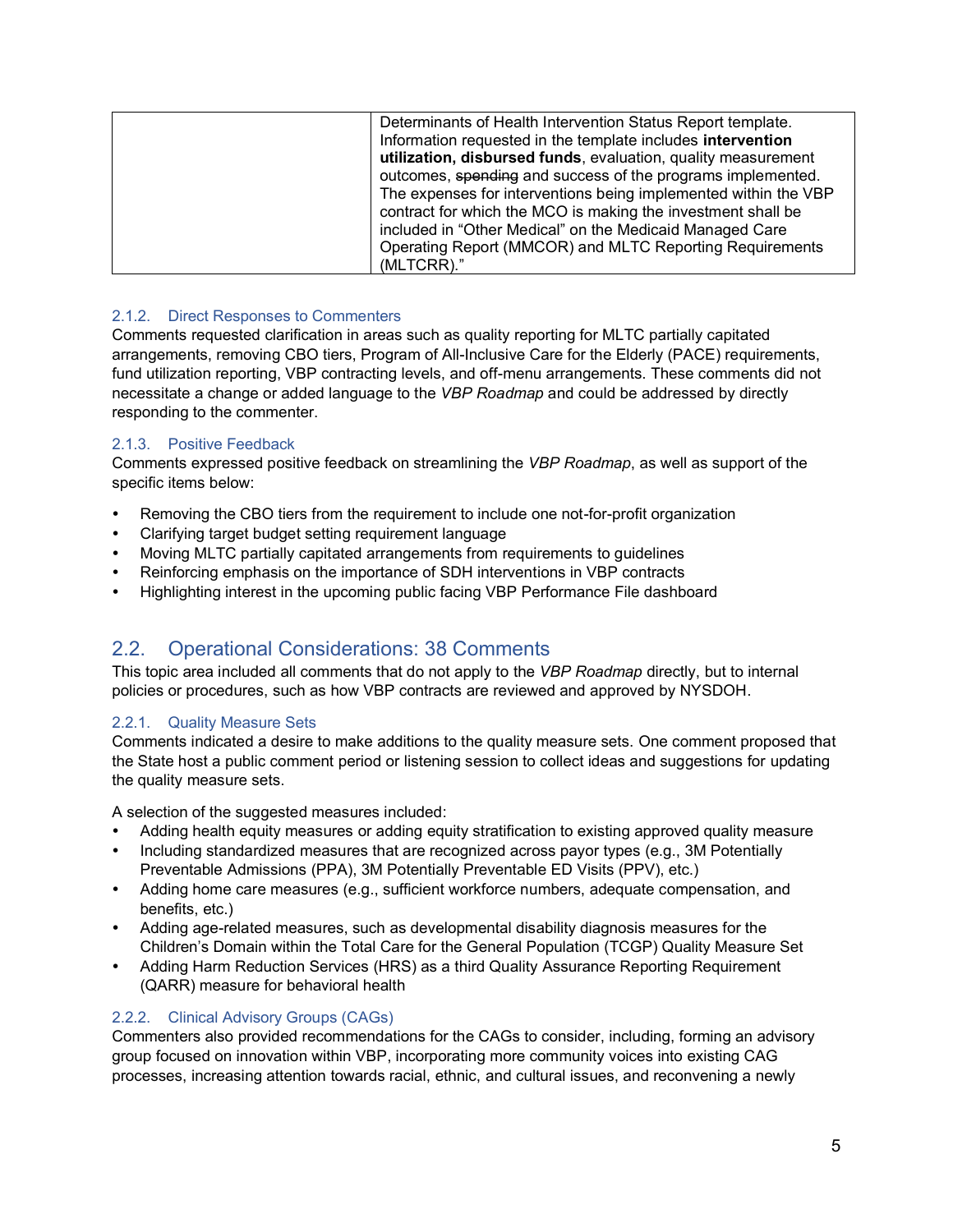designed group of key stakeholders for Individuals with Development Disabilities (I/DD) measure development and implementation as those groups become VBP eligible.

#### 2.2.3. Contracting Process

Commenters advocated for an organized, transparent, and timely process for contracting review that clearly defines both State and contractor expectations to avoid miscommunication, confusion, and delays. One comment suggested that the State use a standard contracting portal that enables all contract documents to be uploaded, and tracks where the contract stands in the review process. Commenters also requested the State review and approve contracts within 60 days and make the off-menu review process more streamlined, similar to that of on-menu arrangements.

#### 2.2.4. Expanding Access to Available Data and Datasets

Comments expressed interest in expanding access to MAPP and SHIN-NY for all VBP contractors. Additionally, commenters requested that NYSDOH consider producing a comprehensive guide of best practices and specific use cases for how to work with health information exchanges (HIEs), as well as a list of each HIE and its specific capacities for each region. Commenters had concerns with the interoperability of the data as well as the timeliness of it (e.g., with the potentially avoidable hospitalization (PAH) measure).

#### 2.2.5. Education, Training, and Technical Assistance

Commenters requested that NYSDOH commit to providing sufficient and effective technical assistance and infrastructural tools to better support provider success with meeting VBP goals. Similar to the Delivery System Reform Incentive Payment (DSRIP) program, one commenter also proposed that NYSDOH host updated versions of the periodic VBP Bootcamps, educational sessions, and learning collaboratives to help providers with the ground-level implementation of VBP, particularly as the State prepares for the upcoming 1115 waiver amendment application. Several commenters asked the State for additional guidance or direction to assist providers and plans that struggle to set up programs, refer individuals in need of services from CBOs, identify the population to target, and perform other administrative tasks, such as referral processes and billing.

### 2.3. Future Iterations of the *VBP Roadmap:* 107 Comments

The future iterations of the *VBP Roadmap* topic areas included recommendations that would require material changes to the *VBP Roadmap.* While recommendations requiring substantial changes to the implementation of the VBP Roadmap were not included in this version, these insights may inform future updates to the VBP Roadmap.

#### 2.3.1. VBP Arrangements

Commenters suggested changes that may be considered for VBP arrangements including:

- Updating the Maternity Care VBP arrangement definition to extend postpartum care through the newborn phase and to a full year
- Creating an on-menu arrangement focused on prevention in the pediatric population that is not dependent on shared savings in a 1-year period
- Providing value based options for I/DD services
- Revising Integrated Primary Care (IPC) bundles in the future
- Broadening adoption of VBP by allowing plans to combine VBP contracts with providers serving members in multiple lines of business, adding other bundling models, and providing more flexibility to create VBP arrangements
- Loosening the extensive rules in off-menu arrangements to make them more appealing to providers
- Allowing federally qualified health centers (FQHCs) to assume downside risk by being the lead contractor in Level 2 and 3 arrangements
- Including consumer directed personal assistance services in VBP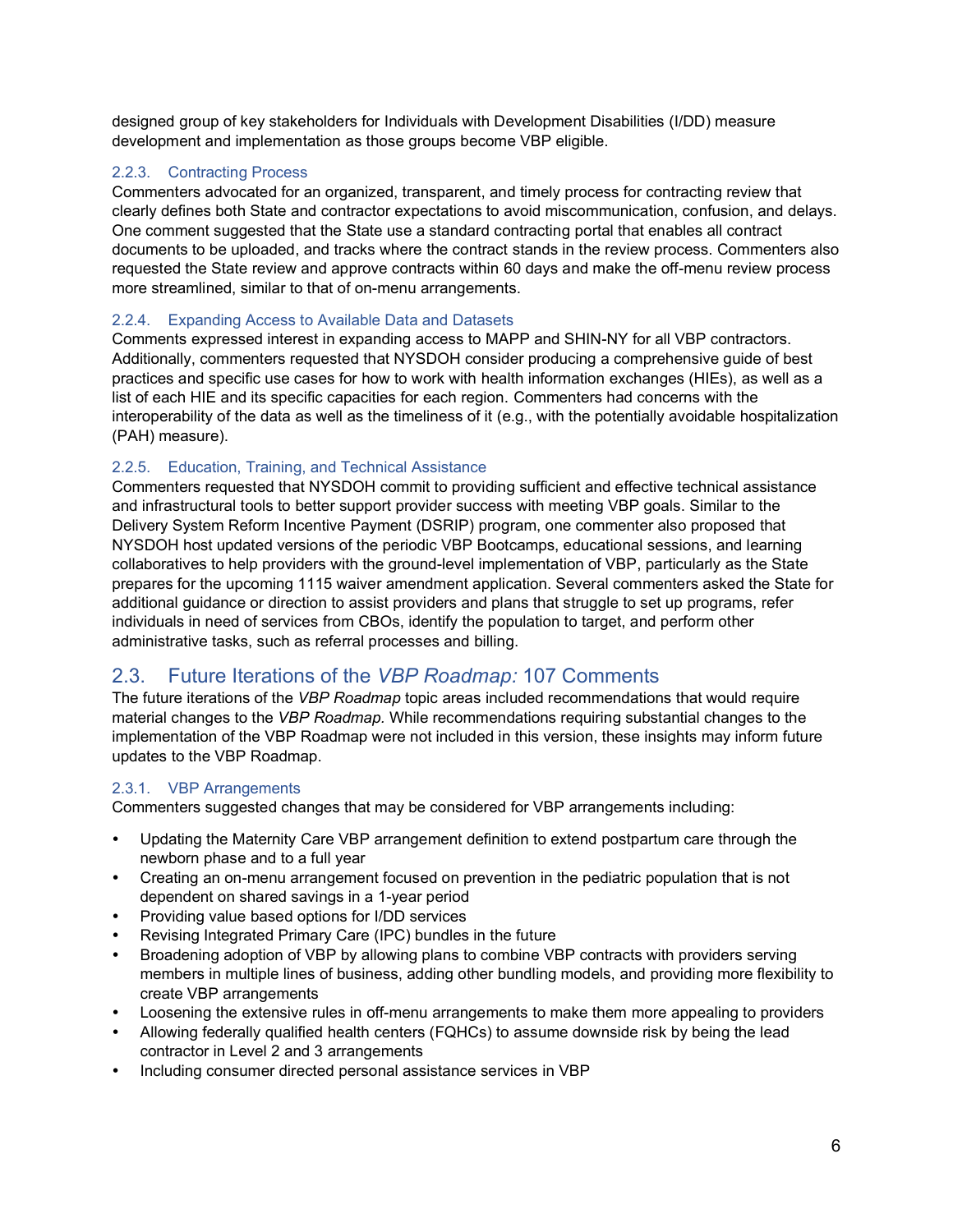#### 2.3.2. Concerns for Smaller Providers

Commenters expressed concerns about how smaller providers struggle to fit in the standard mechanism for VBP, mainly regarding their low attribution for the 80% threshold requirement and with FQHCs. Additionally, through the public comment period, providers stated that MCOs were not following the target budget setting guidelines, such as the Next Generation Accountable Care Organization (ACO) approach, in practice. Small and independent practices also reported not having the tools necessary to identify patients that would accurately fall into a single subpopulation category as currently defined by on-menu arrangements.

#### 2.3.3. Quality Measures

Commenters suggested further enhancing the quality measure requirements by requiring one Pay for Reporting (P4R) measure alongside the Pay for Performance (P4P) measure and making the TCGP Category 1 P4P measure requirement more stringent for the Mental Health and Substance Use Disorder (SUD) domains. However, commenters also reported difficulty in sharing actionable data on quality measures within the HIV/AIDS, Mental Health, and SUD domains due to data protection laws.

Comments recommended requiring, rather than encouraging, standardized quality measure reporting and asked NYSDOH to consider including Category 2 measures in the quality measure reporting requirement. Commenters requested a finite and manageable number of quality measures to reduce reporting burdens. Furthermore, commenters shared that without tying quality measures to specific patient-based actions, it is difficult to link the actual process of care to the VBP reimbursement model.

#### 2.3.4. Social Determinants of Health

Commenters believed SDH interventions should also be incorporated in Level 1 arrangements, more than one CBO should be required, and clear guidance/policies should be provided (e.g., creating fee schedules for SDH interventions). Commenters also requested that entities that create a network of CBOs and not-for-profits offering SDH related services should meet the SDH requirement and be able to pass the funds downstream to their subcontractors who deliver SDH services.

Commenters requested the *VBP Roadmap* consider requiring MCO networks to comprehensively screen for SDH using an approved screening tool (e.g., AHC HRSN, PRAPARE) and Z codes or other standard codes and share the data with HIEs. Comments also urged NYSDOH to support integrated and coordinated care management by incorporating performance metrics that track referrals to social services, integrating social or community health workers in care coordination teams, and including requirements to ensure adequate data sharing across providers. One commenter voiced a concern that selecting one SDH intervention from one of the five key domains would create siloed SDH interventions in communities where there are multiple VBP contracts in place, thus creating disconnected SDH investments.

#### 2.3.5. Attribution

Commenters requested NYSDOH adopt a consistent state-defined attribution methodology that is based on the majority of care received by Medicaid enrollees (e.g., behavioral health (BH) providers for HARP arrangements) and consistent across partners and agreements to support administrative ease for all parties.

#### 2.3.6. Behavioral Health

Commenters suggested that additional requirements targeted towards BH include requiring VBP Level 2 or 3 arrangements to include BH IPAs and requiring non-BH VBP contractors in a TCGP arrangement to include meaningful participation from community based BH providers. One commenter recommended including an additional goal "ensuring full access to and integration of behavioral health services" to focus on integrating behavioral health services within the overall system and between different behavioral health services.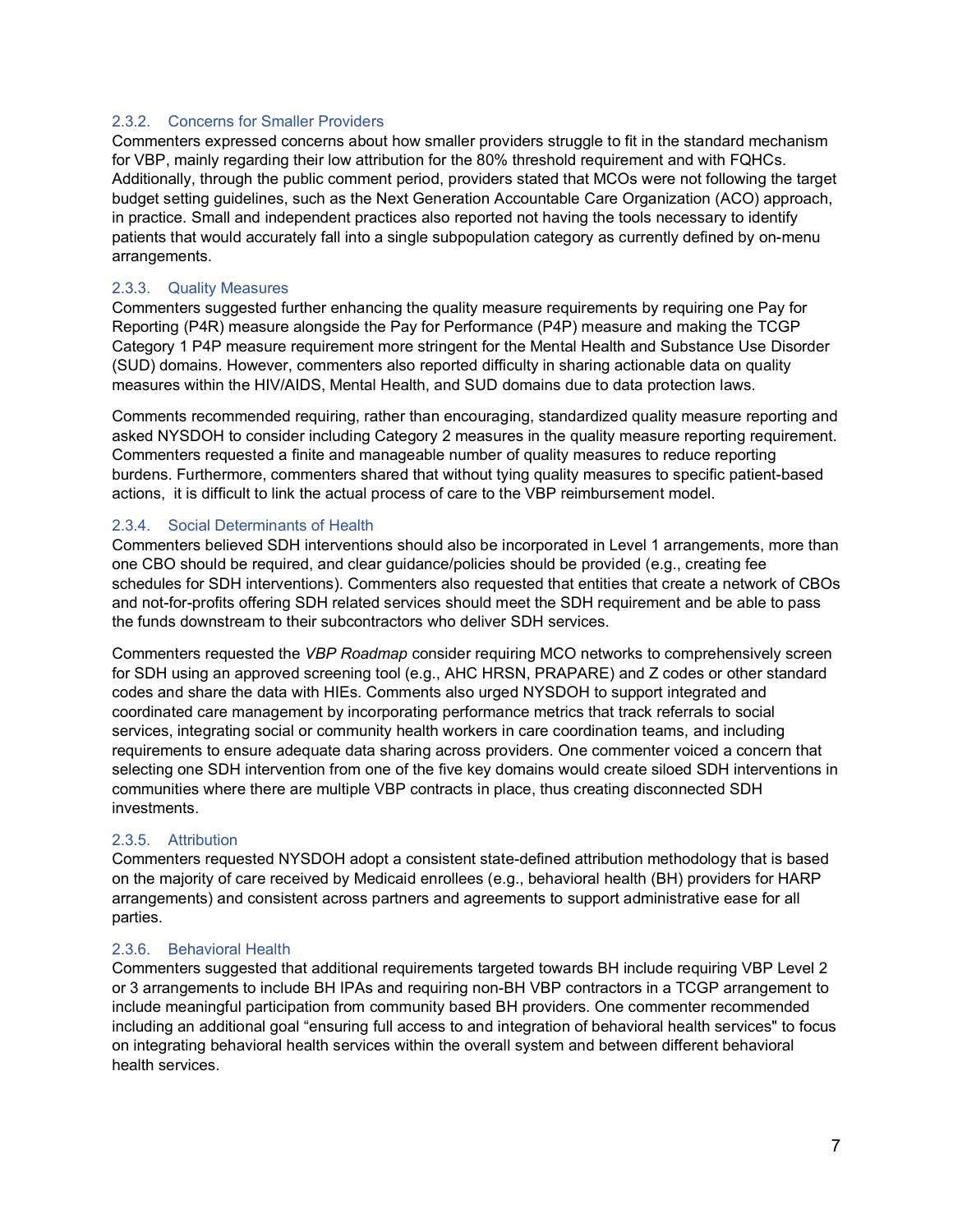#### 2.3.7. Data Sharing

Commenters described struggles with MCOs not sharing meaningful, actionable data with providers. Thus, they requested that the State require timely reporting and data sharing from MCOs to VBP Contractors (e.g., cost and claims data, care gap reports, utilization, and regularly updated patient attribution lists).

#### 2.3.8. Minimum VBP Goals

Several commenters expressed concerns that the 80% expenditure requirement is difficult to meet due to small attribution sizes for larger plans, HIV Special Needs Plans (SNPs), and Health and Recovery Plans (HARPs). One suggested solution included a threshold to exclude providers below a minimum attribution level, tying minimum VBP goals to performance rather than a percent of total cost. Another suggestion included creating regional provider pools as a mechanism to contract with smaller providers that are not associated with an IPA, ACO, or group practice.

#### 2.3.9. Areas of Improvement for Providers

Commenters raised concerns related to the unwillingness of many hospital providers to be accountable for quality improvement and cost savings. Many of these comments were submitted by health plans. To improve quality and accountability, commenters recommended that the State enforce rewards and penalties that apply equally to health plans and providers. Additionally, comments expressed concerns with capping downside risk for providers but not upside risk for health plans in Level 2 arrangements. Comments requested that larger entities, including hospital systems, be encouraged to accept more downside risk. To drive meaningful and lasting change, commenters asked that the next iteration of the *VBP Roadmap* shift to deepening provider-payor relationships in shared and full risk models, along with a reasonable goal of penetration in these programs.

#### 2.3.10. Target Budget

Commenters suggested that the *VBP Roadmap* clarify what, if any, non-medical expenses (e.g., care management and administrative cost) can be included in the target budget and require a risk adjustment component.

### 2.4. Upcoming 1115 Waiver Amendment Considerations: 52 Comments

This section included all comments that provided feedback on items mentioned in the State's Concept Paper and additional ideas to broaden the VBP program that would require additional approval, such as through the 1115 waiver authority. Many comments aligned with the goals of driving innovation and emphasizing health equity.

#### 2.4.1. Data and Databases

Commenters provided feedback on data collection approaches and suggested improving the quality and granularity of race/ethnicity data collected, standardizing the collection of granular data, and prioritizing sexual orientation and gender identity (SOGI) data. Home care agencies requested additional funding and technical assistance to help develop their data infrastructure and improve their ability to collect, monitor, and share data. Comments indicated concerns with accessibility to data and data sharing and requested clear guidance surrounding the use of SUD claims. Additionally, commenters requested that NYSDOH make the same data and analytics tools available to all VBP contractors, including CBOs and Social Determinants of Health Networks (SDHNs). Commenters also voiced concerns about the opt-in only option because it can be an impediment to true coordination for patients and add cost to the system. Commenters acknowledged an opportunity associated with the use of RHIOs to support the timely exchange of information in connection with VBP arrangements.

#### 2.4.2. Assisting Smaller Providers

To accommodate smaller providers, comments encouraged NYSDOH to create incentive structures that fund practice management redesign and tie those funds to VBP Level 1 contracting. Commenters also proposed that the State create a risk pool to assist smaller providers in funding reserve requirements if an MCO fails to help fund the statutory risk requirements. Comments suggested that NYSDOH consider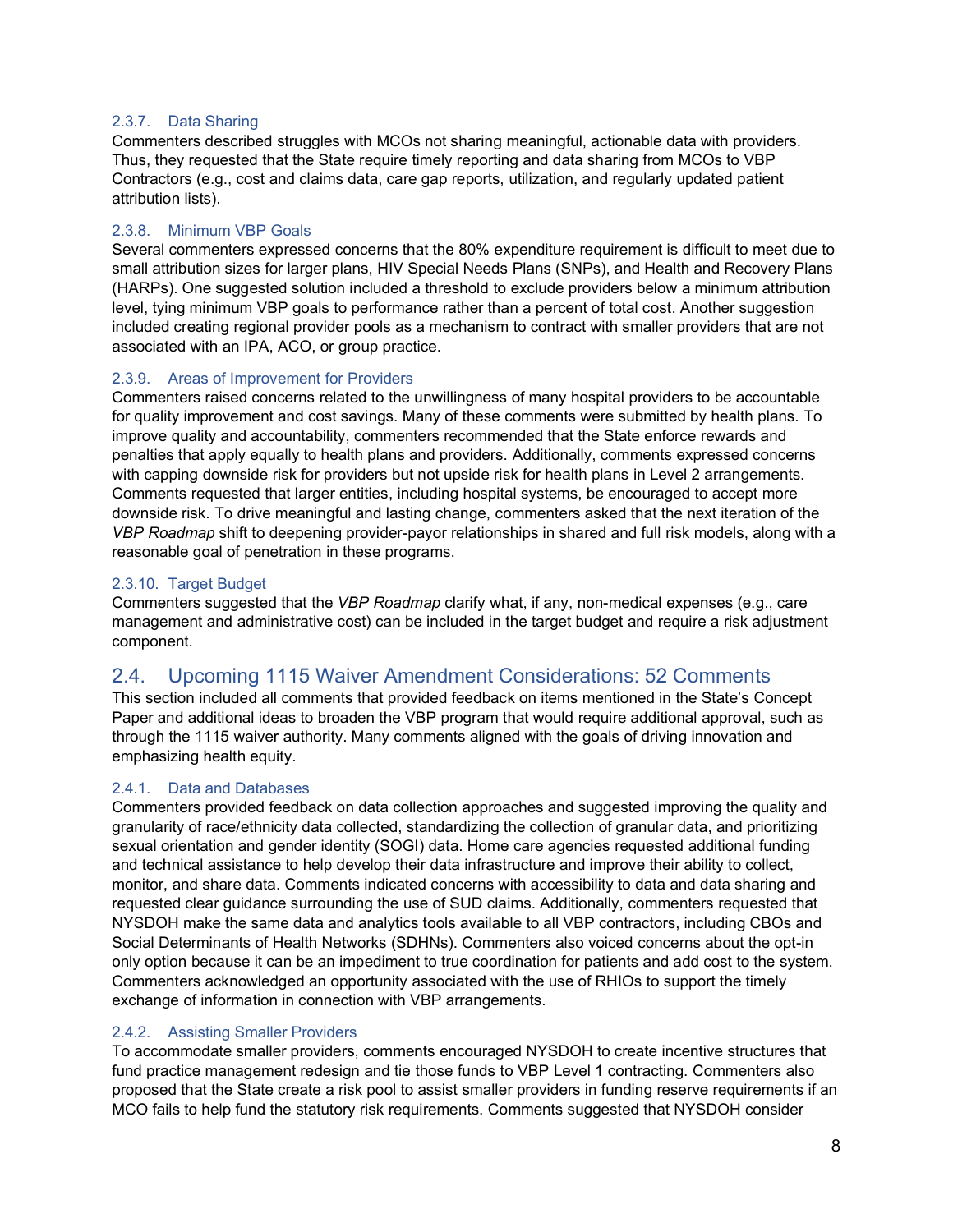setting reserve levels for specific arrangement types so that plans and providers have known financial parameters to consider when negotiating. To account for patient mix, eliminate adverse selection, and set prices that are fair to all providers, commenters recommended robust risk adjustment.

#### 2.4.3. Social Determinants of Health and CBOs

Commenters suggested adopting a standardized health related social need screening tool, adding a billable service to incorporate SDH screening into a visit, incentivizing coding for SDH, and systematically recording outcome results as Z code diagnoses to further improve SDH within VBP arrangements. Commenters urged NYSDOH to move away from process-related requirements and focus on describing the outcomes it expects plans to achieve, and then evaluate their success in achieving them. To advance investment in SDH strategies, comments recommended actuarial tools, such as profit margins and efficiency adjustments.

Commenters expressed that SDHNs could support with the implementation of the SDH intervention by managing the administrative and implementation costs while expanding multiple CBO offerings within a region. Commenters suggested that SDHNs having oversight responsibility and disbursing funds in accordance with pre-determined milestones would allow CBOs to focus on the service rather than on contract negotiations. Comments also voiced that SDHNs could provide a network of CBOs to support implementation of an intervention and ancillary services to CBOs, such as closed loop referrals and data collection. Commenters expressed that having SDHNs in a given region with shared technological infrastructure would prevent further health data silos and allow for better transparency.

Plans also requested that the State provide additional funding to support the CBOs. Commenters encouraged NYSDOH to directly incentivize health plans to invest in efforts to meet non-medical needs through quality withholds or quality incentive arrangements, that hold health plans accountable for statespecified performance metrics (e.g., reduction in obesity or maternal mortality). Commenters also believed that MCOs should be encouraged to cover in lieu of services (ILS).

#### 2.4.4. Applicable Programs

Commenters highlighted their own programs that aligned with the ideas proposed for the 1115 waiver. For example, one commenter discussed their advanced special populations model that will focus significant new resources on the health and social needs of three special populations: single adults experiencing homelessness, individuals leaving the correctional system, and children in the foster care system and families receiving the certain prevention services. Another commenter described their Social Impact Pilot Program (SIPP), which convenes and administers a network of CBOs to deploy social care interventions to targeted Medicaid members and very closely aligns with the State's envisioned SDHN structure. Another comment recommended the National Committee for Quality Assurance (NCQA) new program, Health Equity Accreditation Plus, that guides organizations to establish the processes and cross-sector partnerships necessary to continuously identify and address the social risk factors of the community where they operate and the social needs of the individuals they serve.

#### 2.4.5. Behavioral Health

Commenters expressed the importance of including population-based payment methods or case rates for behavioral health including actions intended to reduce administrative requirements, such as reduced claims submission requirements, and removing preauthorization requirements for high-performing providers. Comments hoped that the historical underfunding of the BH delivery system be addressed by holding MCOs accountable for ensuring their members have access to services. Commenters suggested achieving this by establishing minimum medical loss ratio (MLR) spending levels for community BH providers in TCGP arrangements.

#### 2.4.6. MLTC

MLTC contracting commenters felt as though they were duplicating efforts since the SDH interventions and social care assessment promoted by the *VBP Roadmap* and the 1115 Waiver Concept Paper are already incorporated into the MLTC program and benefit package. Comments also expressed an urge for